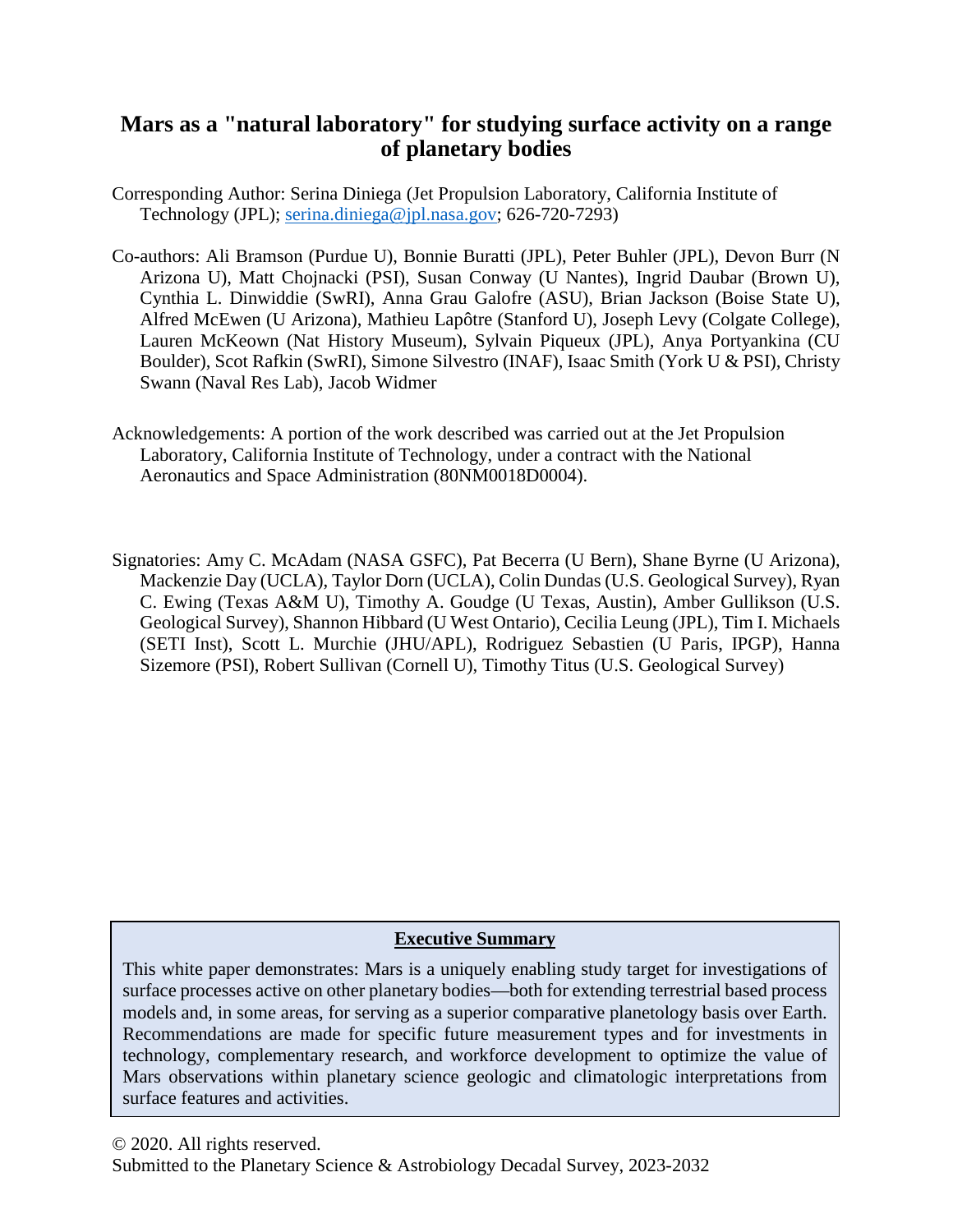# **1. Mars is a prime target for observing and investigating active surface processes**

Mars is a great target for active surface process investigations as:

- Repeat high-resolution observations have yielded many examples of present-day surface activity [White Paper/WP: Dundas et al.]. These current changes have or could be studied in enough detail to identify the driving process(es) and/or influential environmental conditions.
- Mars' surface activity in modern times and through the last  $\sim$ 2 Gyrs can be used as a comparative planetology basis for *(1)* processes active on Earth, but under very different conditions (e.g., aeolian processes within a low density atmosphere or with much higher obliquity), and *(2)* processes not active on Earth but that are active on other planetary bodies (e.g., sublimation-dominant frost dynamics; or records of active processes without complications from recent extensive fluvial or biological activity).
- Mars' atmospheric, surface, and planetary conditions are different enough from Earth's to test and stretch terrestrial study-based models, but similar enough that the terrestrial models are a reasonable starting point. As will be described, Mars' conditions often have values between those on Earth and other planetary bodies (such as KBOs or the Moon).
- Decades of previous investment have yielded ample geologic and atmospheric contextual information and models that will greatly enhance incorporation of the broader geologic and atmospheric/climatological context within process-focused investigations.
- There may be relatively many future opportunities for gathering new data needed to constrain/calibrate process models. Commercial and international interest in sending spacecraft (and humans) to Mars along with Mars' relatively close proximity to Earth suggest that access opportunities should exist over the next decade, especially for small spacecraft that do not need a dedicated launch vehicle [WP: Barba et al.]—which may be sufficient for targeted environmental monitoring studies [e.g., WP: Diniega et al.].

### **2. Areas in which studies of Mars' environmental conditions & processes enable testing of models of analogous processes on other planetary bodies**

Due to factors listed in Box 1, studies of the surface processes involved in martian landform and landscape morphology and evolution can be viewed through a "natural laboratory"-investigation lens and used to advance our understanding of other planetary bodies. In particular, we discuss *(a)* aeolian surface processes and meteorological dynamics; *(b)* sublimation-driven dynamics, *(c)* impact cratering rates and processes, and *(d)* variable density atmospheres. (At Mars, one can also study both the above individual phenomena and interactions between them.) Beyond these studies, there are many study areas where Mars serves well as a non-Earth comparison point or extraterrestrial "laboratory" for testing and refining models: e.g., habitability/life evolution [WP: Cabrol et al.; Jakosky et al.], atmospheric dynamics [WP: Tamppari et al.], and climate records [WP: Becerra et al.; Smith et al.].

# **a) Aeolian surface processes & meteorological dynamics**

Aeolian (wind-driven) sand and dust are known to significantly influence landscape evolution and climate across the solar system [WP: Newman et al.; Titus et al.]. In addition to the phenomena studied on Earth and Mars:

**Box 1.** Mars' characteristics that enable its studies to bridge the gap between terrestrial-based models and perspectives to studies of all types of planetary bodies include:

- Low gravity (but not very low)
- Low (and varying) atmospheric density
- Climate cycles
- A primarily  $CO<sub>2</sub>$  and sublimation-driven seasonal volatile cycle (i.e., little liquid)
- Sublimation of frost
- Low/zero amount of recent fluvial activity
- Likely low/zero amount of recent biological activity
- Measureable impact rates and crater evolution in wellpreserved/characterized terrains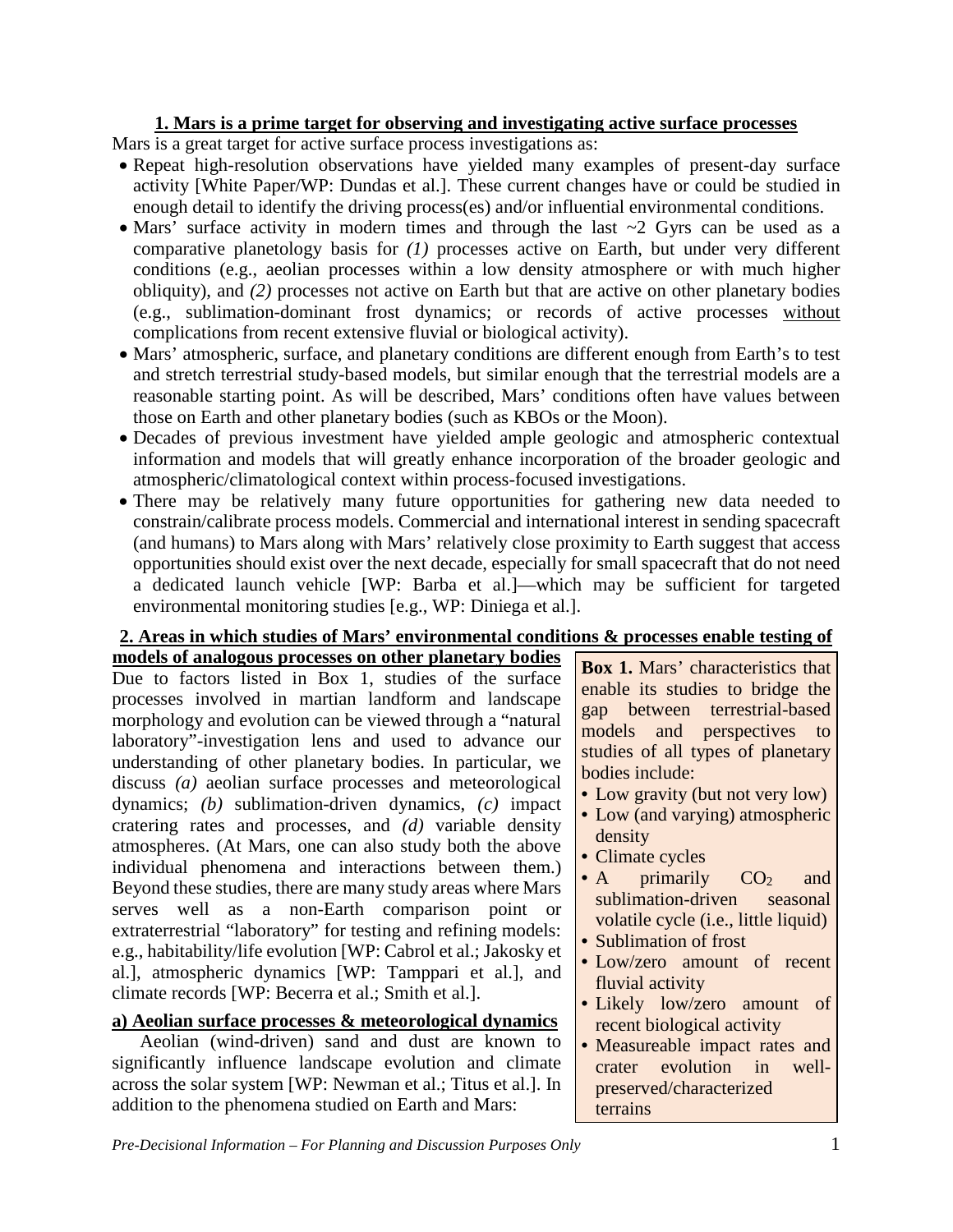- $\bullet$  A few dune fields<sup>1,2</sup>, many wind streaks, and a few potential yardangs<sup>2</sup> have been identified on Venus, under an atmosphere 9× thicker than Earth's.
- On Saturn's moon Titan, sand produced from photochemical aerosols and water ice has formed vast dunes and sand seas<sup>3,4</sup>; dust storms may also occur during equinox<sup>5</sup>.
- Even on comets<sup>6</sup> and icy worlds, such as Pluto<sup>7</sup>, aeolian processes within a transient, very thin atmosphere appear to have formed bedforms.

Interpretations of these landforms and processes has generally relied upon models of sediment fluxes and transport dynamics (i.e., saltation and reputation rates and profiles) that are primarily based on terrestrial field and laboratory experiments, with scaling applied based on specific planetary conditions. This has led to new tests of bedform evolution models and proposal of new  $\alpha$  dynamics regimes<sup>8-14</sup> after the predicted scaling for another planet is found to be inconsistent with the Earth conditions-based model.

Further study of martian aeolian and other meteorological systems, and how conditions drive surface activity, will enable more detailed testing and refinement of surface-atmosphere interaction process models. In particular, in situ "field" measurements of martian atmospheric boundary layer dynamics driving sand/dust and volatile transport would provide novel calibration data for models and wind-tunnel experiments [WP: Diniega et al.; Burr et al.] within an environment with a substantially lower impact threshold than fluid threshold<sup>9</sup>. Such "ground truth" is needed to advance a cross-planet model for, e.g., sand and dust lofting and transport. Another model presently untested under extraterrestrial conditions is the one used to estimate turbulent eddy fluxes (which result in the exchange of energy, momentum, and quantities like dust, water, and other chemical species between the surface and atmosphere). On Earth, turbulent fluxes can be directly calculated from correlated, high frequency measurements of the 3-D wind components and the quantity of interest; such fluxes are also related to large-scale (and more easily measured) quantities15-17 such as the vertical gradient of temperature and of the horizontal wind (i.e., the wind shear), with ample testing and calibration of the physical model through terrestrial field and laboratory studies. These relationships are assumed in planetary studies, but have never been shown to extend to those environments despite generally being far outside of terrestrial conditions (e.g., Mars has an extremely stable nocturnal inversion and unstable afternoon convective layer). Such measurements can also contribute to characterization of Planetary Boundary Layer dynamics (especially through combination with orbital data)—potentially generating science and methodology overlap with high-priority terrestrial studies [2017 Earth Science Decadal Survey].

Mars is already used as the comparative planetology basis for some studies. For example, the threshold curve under low-density gas conditions derived for Mars in the NASA Ames Wind Tunnel (MARSWIT)<sup>18,19</sup> has also been used to model aeolian-type transport resulting from jetting on comets<sup>20</sup>. Images from the New Horizons mission showed that Pluto has decameter-wavelength "bedform" morphologies that have been proposed to be aeolian dunes<sup>7</sup>. Based on these bedform measurements, a minimum wind shear required for saltation on Pluto was estimated based on work performed in the MARSWIT that separated Reynolds number and interparticle cohesion effects<sup>21</sup>.

## **b) Sublimation-driven dynamics**

The  $CO<sub>2</sub>$  atmosphere of Mars is in vapor pressure equilibrium with surface ice; seasonally  $CO<sub>2</sub>$ sublimates and condenses, changing the atmospheric density by >25%. Mars has lower gravity and a lower pressure and temperature environment than Earth, causing sublimation processes to differ from terrestrial analogs, including laboratory analogs. Mars, therefore, has a more similar environment to Triton, Pluto, and other Kuiper Belt Objects (KBOs) than Earth and laboratory analogs. For example, no large-scale sublimation dynamics naturally occur on Earth, and within laboratory studies we cannot replicate low gravity over timescales relevant for sublimation.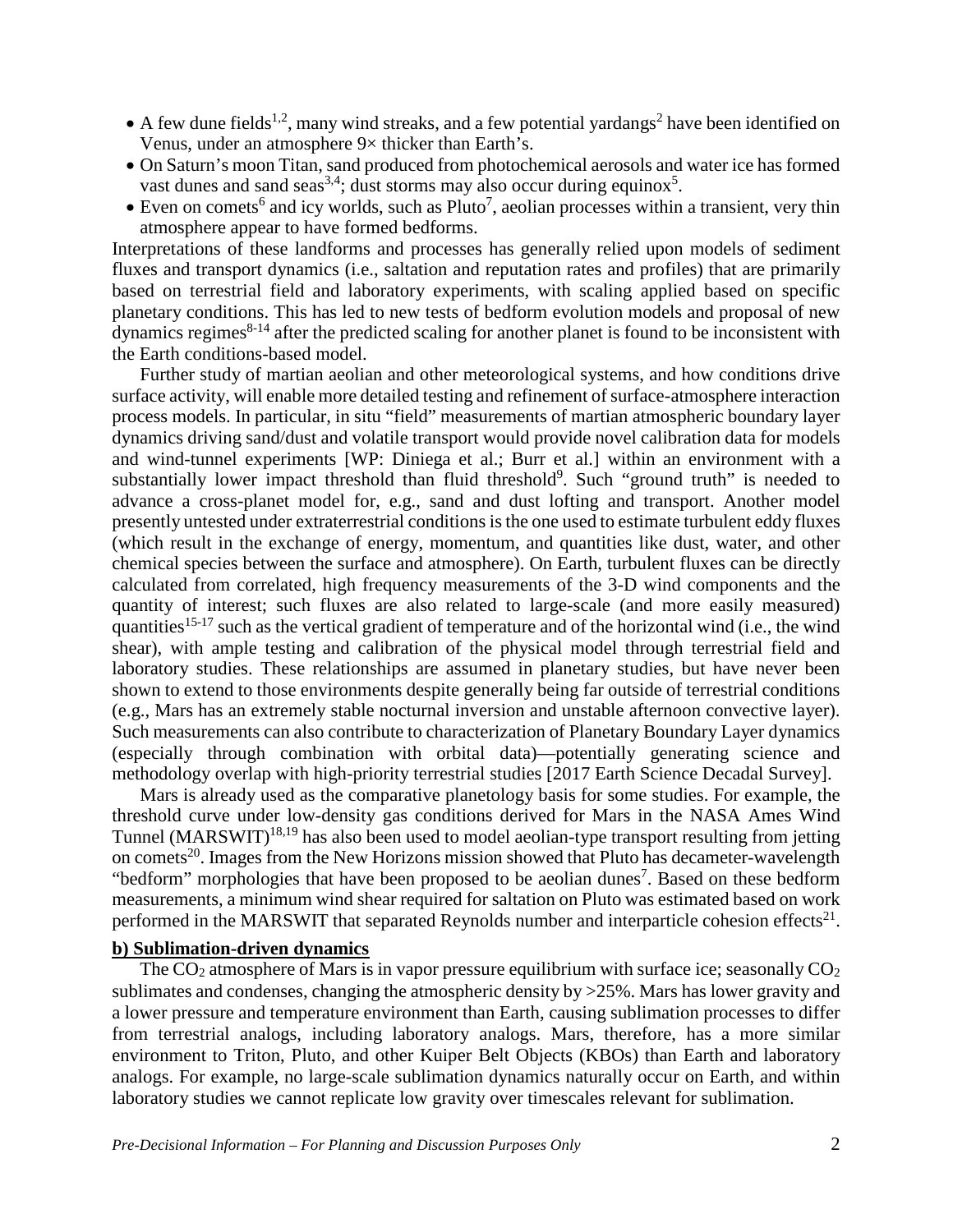Sublimation is thought to be the main driver forming a range of **depressions or pits** on Mars. Different features are proposed to form due to sublimation from volatile reservoirs of different sizes/forms/ages, and vastly different sublimation rates. Studies of these features on Mars enables discrimination between different proposed models and identification of key geomorphological or environmental signatures for separating features that likely formed through slightly different processes, within different environments, and/or over very different timescales. For example:

- South polar swiss cheese and north polar cap morphologies are proposed to be formed through short-term cyclic (i.e., seasonal) sublimation of a large surface volatile reservoir. Patterned ground is proposed to be formed through cyclic sublimation of a mixed subsurface volatile reservoir. Mid-latitude icy scarps and scalloped depressions are proposed to be formed through long-term sublimation of a large subsurface volatile reservoir. (For many references, see recent community summaries<sup>22-24</sup>).
- Pitted terrain in and around impact craters is proposed to be formed due to sudden sublimation of impact-heated, buried volatiles<sup>25,26</sup>.

These types of depressions and pits offer analogs:

- Hollows on Mercury<sup>27,28</sup> which are thought to be due to volatile-loss or sublimation of sulfurrelated compounds (likely sulfides) and analogies have been drawn to swiss cheese terrain.
- Pitted surfaces have been discovered on asteroids; notably, pitted crater floors on Vesta<sup>29</sup> and Ceres<sup>30</sup> are remarkably similar to pitted terrain on Mars. Pitted terrains on Pluto are thought to represent erosion from sublimation-driven winds of the surface of nitrogen ice and possibly methane ice<sup>31</sup>. Similar terrains are thought to exist on other Kuiper Belt Objects<sup>32</sup>, including Arrokoth<sup>33</sup>. Pitted surfaces are found on comets<sup>34</sup> and recent exploration of 67P Churyumov-Gerasimenko maintains that their growth is dominated by sublimation $35,36$ .

On Mars, sublimation is also thought to have an important role to play in **downslope mass transport**, namely on sand dunes and within the context of gullies [WP: Dundas et al.]. Such systems could form useful analogies for:

- Gully-like landforms identified on Mercury<sup>37</sup> and Vesta<sup>38,39</sup>, potentially related to sublimation of sulfur-compounds and water, respectively.
- Downslope features that have been observed on Helene, one of Saturn's Trojan moons, whose formation has been ascribed to sublimation $40$ .

Furthermore, it is likely that future close inspection of other solar system bodies will reveal more examples of sublimation-driven mass-wasting processes.

**Escaping pressurized gas from sublimation** at the base of the CO<sub>2</sub> seasonal ice cap on Mars erodes araneiforms<sup>41,42</sup>, radially-organized and /or dendritic channels<sup>43</sup> initially dubbed "spiders", and deposits patterned material across the surface<sup>44</sup>. These jets of gas, whose origin is via basal sublimation and the solid state greenhouse effect<sup>45</sup>, and the patterns/rates of material they spew out could be useful analogues for:

- Solar-driven jets of materials found on other bodies, notably Triton (and the solar-driven theory was proposed to explain plumes on Triton<sup>46</sup> before it was applied to Mars' exogenic geysers).
- Global-scale contrasting albedo regions on Iapetus and Ganymede<sup>47-49</sup>.
- $CO<sub>2</sub>$  ice signatures found on the trailing hemispheres' of the Uranian satellites<sup>50</sup>, notably visible as a bright deposit inside Wunda Crater on Umbriel<sup>51</sup>. Severe sublimation of  $CO_2$ -ices is thought to explain the pinnacle terrain on Callisto<sup>52,53</sup>.

While not directly related to sublimation, the creep of martian glaciers also likely would be a useful analog for studies of outer Solar System bodies. The balance between sublimation/ablation, deposition, and flow rates would be significantly different in martian vs. terrestrial glaciers. In particular, due to an overall lower surface temperature, water-ice glaciers on Mars exhibit different dynamics from most terrestrial glaciers, i.e., without basal melting or basal sliding<sup>54,55</sup> and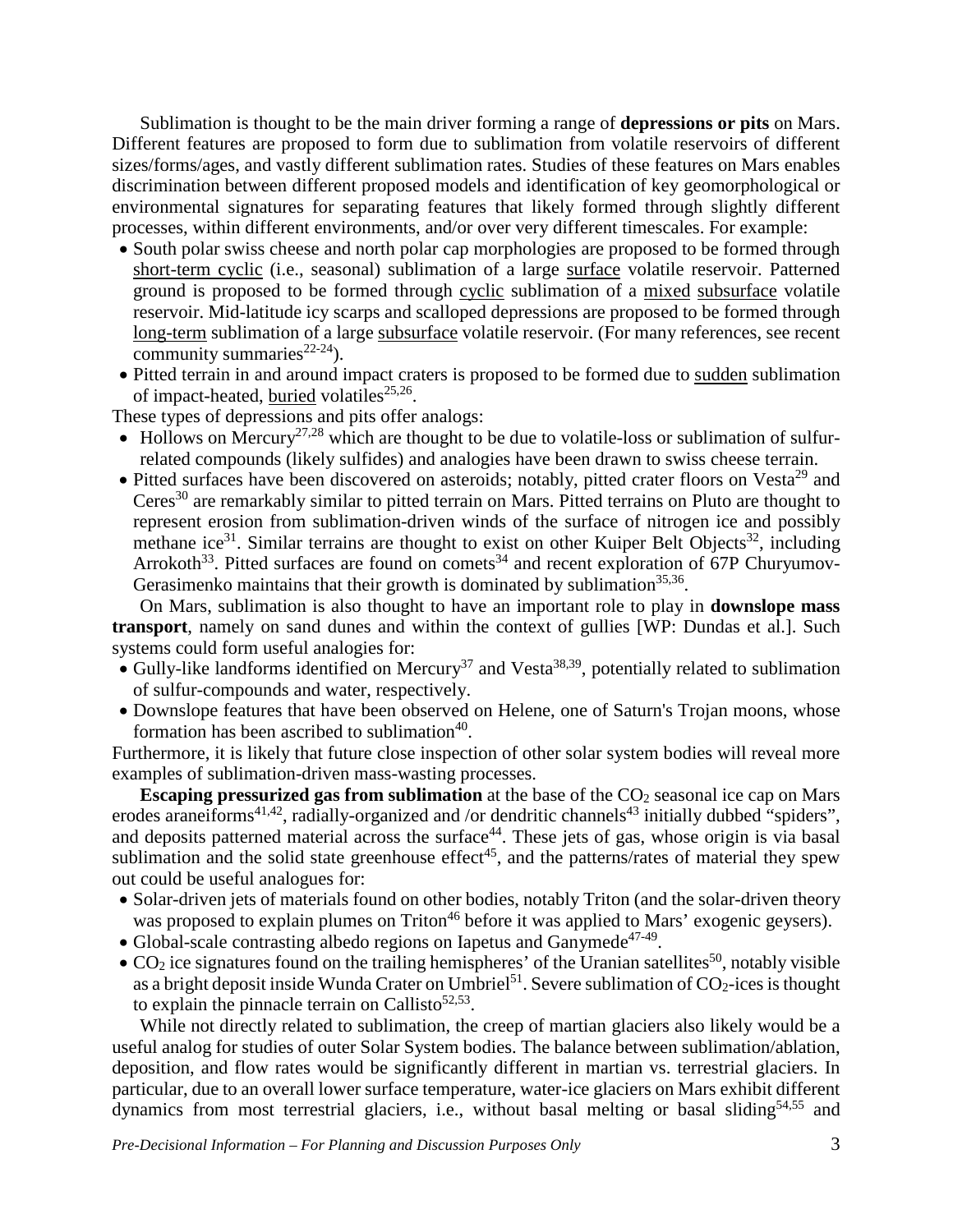potential existence of past  $CO<sub>2</sub>$  glaciers<sup>56</sup>. Whether martian polar layered deposits exhibit any significant flow behavior is still an open question [WP: Smith et al.], and it has been proposed that stratified layers of different materials with different viscous properties may prevent flow at large scales<sup>57</sup>. Such behaviors are unlike those observed within any large ice reservoirs on Earth, but may be analogous to behaviors occurring in the outer Solar System or even outside of the Solar Sytem<sup>58</sup>. Even if not providing a direct analog, study of Mars ices and related behaviors/landforms may help ground truth flow models and connect with experiments involving exotic ices.

#### **c) Impact cratering rates**

In the last decade, current impact cratering has been observed on  $Mars<sup>59,60</sup>$  as well as on the Moon<sup>61</sup>. Detailed studies of new craters on these bodies yield information about the impact cratering process at planetary scales in terrestrial-like target materials, without the interference of a thick terrestrial atmosphere or the confounding effects of weathering, erosion, and secondary cratering. Like the Moon, Mars' atmosphere is thin enough to not completely block small impacts (as occurs on Earth). Unlike the Moon, Mars' thin atmosphere is enough to demonstrate some atmospheric effects on cratering: fragmentation, deceleration, and ablation. Thus, Mars' craters and impact rates can be compared to the Moon's to differentiate effects of the atmosphere from observational biases or effects of differing gravity or secondary impact cratering.

Additionally, Mars' location near the asteroid belt lets it act as a "witness plate", capturing a sample of the main belt small-body population that cannot currently be observed directly. This allows for interplanetary comparisons of the current impact flux, opening the way for deeper studies of differences between the overall fluxes, size distributions, sources (asteroidal or cometary), and dynamics of the impacting population at the Earth/Moon system compared to Mars, and eventually providing better constraints for extrapolation to impact rates on other planetary bodies. These measured impact rates are also leading to refinements of standard chronology models<sup>62</sup> applied throughout the inner Solar System. Furthermore, measurements of short-term variability in the impact rate will illuminate orbital dynamics of Mars and its impacting population, and serve as a comparison for the Earth/Moon system where variability is expected to be due to showers from passing comets<sup> $63$ </sup>, as opposed to seasonal variations in orbital distance.

#### **d) Variable-density atmospheres**

Seasonal variations in martian atmospheric pressure are directly driven by the sublimation of seasonal  $CO<sub>2</sub>$  ice layer in the winter/spring hemisphere and its deposition in the fall/winter hemisphere. The dynamics of this process modulates the global climate circulation and drives local sublimation winds, such as katabatic winds that are thought to play an important role in the formation of polar troughs<sup>64</sup>. Similar surface-atmosphere processes act on other planetary bodies where atmosphere is in vapor pressure equilibrium with surface ice, such as on  $KBOs^{65,66}$ .

Due to cycles in various orbital parameters (such as obliquity), the Mars atmospheric density may cycle through a range of  $1-12$  mbar over thousands to millions of years timescales<sup>67,68</sup>. Derivation of present-day martian surface activity models that quantitatively connect landform morphologies to driving environmental conditions will enable improved interpretation of relict features and reduce uncertainty when extrapolating activity models through past Mars climates. Such developments will also provide a testable basis for generation of similar models on other bodies that also experience large, cyclic changes in atmospheric density, such as on Pluto<sup>64</sup> and Triton<sup>69</sup>. As Earth's atmosphere has not gone through comparable large swings in atmospheric density during the portion of Earth's history when most of the Earth's observable rock record was formed, Mars provides important "ground truth" for this type of extrapolative analysis and integration of predicted geologic records through different atmospheric pressures.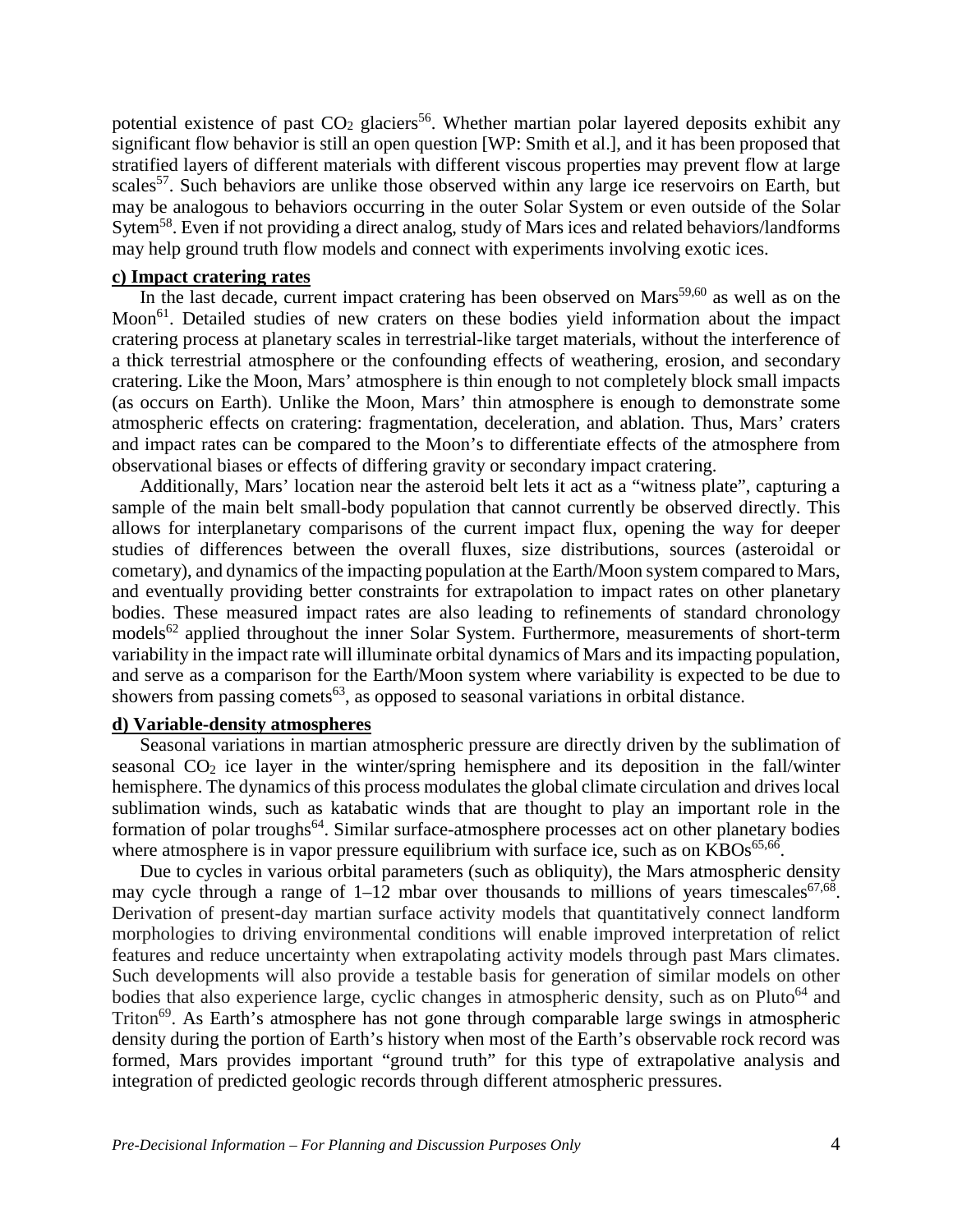In parallel, but out of phase with variable density atmospheres, the surface deposition of meteoric ice will result in layered and likely stratified volatile deposits with impurities. On Mars, impurities likely include dust, lithic fragments from volcanic eruptions or ejecta, fine salt grains, trapped gasses, and isotopologues<sup>22,70</sup> [WP: Becerra et al.]. Mars is not the only planetary body to experience partial atmospheric collapse<sup>71</sup>. Pluto<sup>72-74</sup> and Titan<sup>75</sup> likewise have strong seasonal (hundreds of years) atmospheric cycles and orbital variations that could cause similar ice layering as is found on Mars [WP: Smith et al.], and atmospheric collapse has been proposed for tidallylocked planets around TRAPPIST-1<sup>58</sup>. Earth, with anthropomorphic influences, abundant biology, and liquid-phases, does not provide a good analog for such layered ice deposits or climate models.

## **3. Highest-priority planetary surface science questions and spacecraft measurements**

The general aim of geomorphic studies is to quantitatively connect observed landforms to their formative environmental drivers via models of the active process(es). For the landforms and surface activity we have described, advancements generally require more complete information about the specific environmental drivers for formation and subsequent modification/evolution. For example, more complete knowledge about how and where frozen  $CO<sub>2</sub>$  accumulates, and how frost/ice layers evolves through the cold seasons, would provide important constraints on models of continued monitoring of global atmospheric conditions and dynamics (including winds, clouds, and dust content), coupled with information about surface properties are needed to constrain models of  $CO<sub>2</sub>$  basal sublimation (or the Kieffer effect<sup>45</sup>) and identify the controlling factors that determine the scale of the eruptive vents and basal erosion that lead to araneiform activity. Such information, compared with observations of the growth of the seasonal ice cap, would also allow for tests of predictions of where  $CO<sub>2</sub>$  ice is of sufficient thickness and strength for the formation and growth of araneiforms—in the present climate or during a recent past climate. Important information can be gathered through some complementary studies (outlined in Box 2).

**To acquire observational data related to mapping and timing of activity, continued highresolution orbital imagery is key.** The advent of HiRISE-type imaging demonstrated that the martian surface is active in the present-climate, yielding a paradigm shift from the view that all the interesting martian geologic activity occurred in the ancient past [WP: Dundas et al.]. Continued repeat imaging of the surface, ideally with similar sub-meter resolution and lighting as

HiRISE images, would enable identification of yet more surface changes, including those with slower activity rates, and timing/environmental constraints. Interannual variations in surface activity can also be tracked, yielding another way to constrain driving environmental drivers. Increased spatial coverage will enhance mapping studies (to date, HiRISE has imaged only ~2% of the globe). If the focus is to constrain activity to specific times of day, an orbit would be needed that will drift through local solar time (such as that proposed in NEX-SAG76). **Alternatively, in situ observations can provide detailed timing constraints on local activity** [WP: Diniega et al.].

To connect the landforms to environmental controls, we also need measurements of the environment where these landforms and activity are found. **Coupling surface and subsurface**  **Box 2.** With observational data:

- 1) Mapping where the landforms exist and/or are active, and where they are not.
- 2) Geomorphological measurement of the landform and its activity.
- 3) Characterization of the timing of activity (e.g., by season, by time of day, and identification of interannual variation).
- 4) Characterization of the surface (and potentially subsurface) and atmospheric environment where and when the activity occurs.

With laboratory, terrestrial field analog, and physics modeling studies:

5) Identification of possible environmental drivers and investigation of scaling relationships/temporal evolution rates.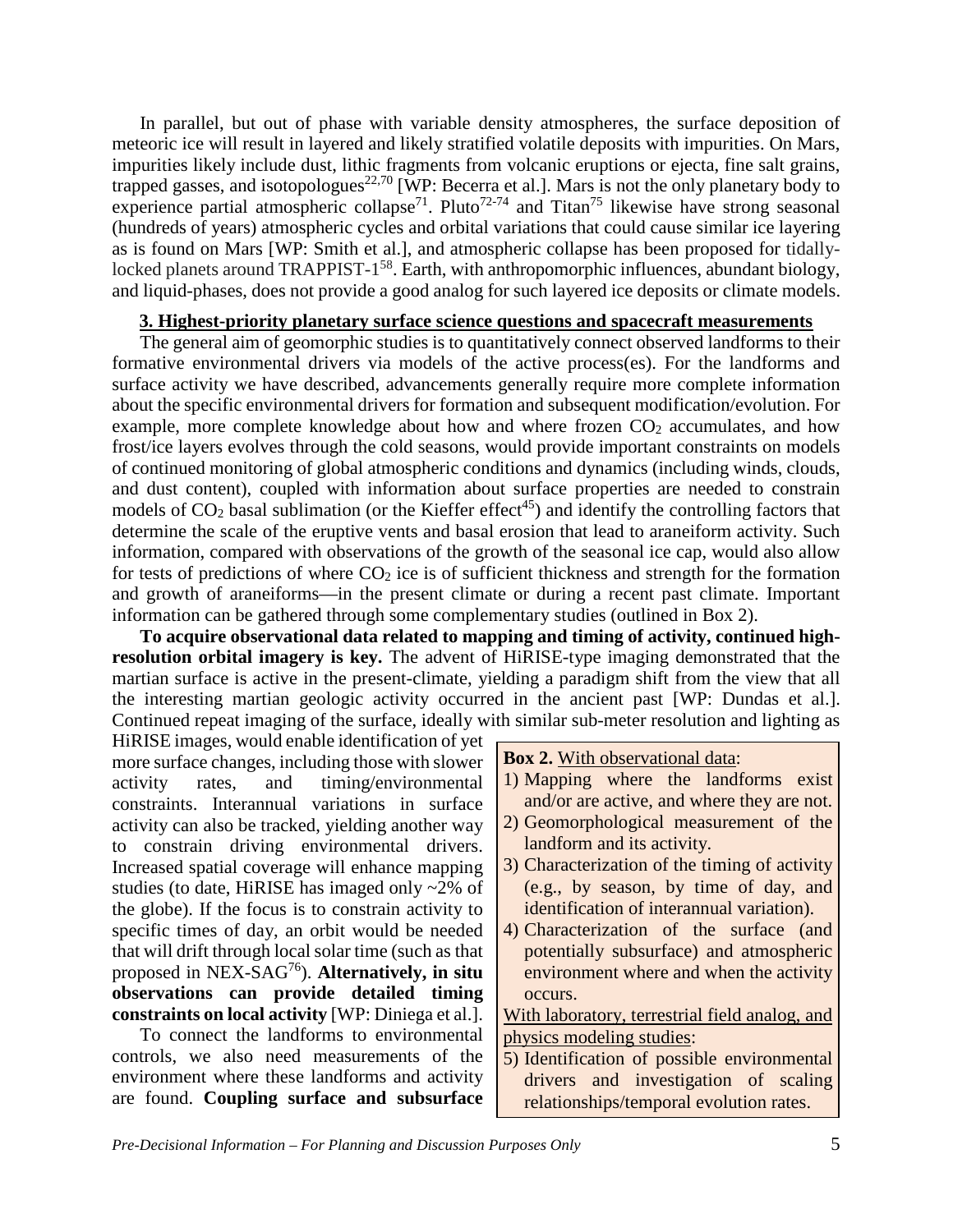**compositional, thermophysical, and structural measurements with meteorological conditions over sites where a specific landform and/or activity is observed allows for a holistic look at the full system.** From orbit, globally distributed (if not with global coverage) compositional and thermophysical information has been gleaned from spectral images through the near-infrared to thermal wavelengths. However, these datasets are limited to resolutions much coarser than the scale of activity (many are 100+m/pixel, the best is CRISM with 18m/pixel) and only capture surface exposures. In many areas, a thin layer of dust is enough to obscure the underlying layers. In such areas, geologic unit mapping can provide some constraints, based on extrapolation from visible outcrops, topography, and radar analysis. In situ compositional data, as collected by the Mars rovers and landers, allows for much more detailed measurement of surface and nearsubsurface properties, and coupling this with the global perspective provided through orbital observations has been key to constraining interpolative analyses.

Such analyses are of high importance for meteorological condition studies. Existing/continued orbital data provides a look at global circulation and atmospheric features, such as clouds. However, existing in situ aeolian and other meteorological data are insufficient to robustly answer surface-atmosphere interaction questions (as discussed in numerous community-generated reports<sup>22,77</sup>). In situ monitoring of surface atmosphere interactions would provide key information for constraining volatile and sediment flux models under Mars' conditions [WP: Diniega et al.].

#### **4. Ties to technology, complementary research, and workforce investments**

To acquire needed new measurements, investment in landing technologies, especially for small spacecraft (landers or rovers) that could rideshare with Mars-focused and other launch opportunities in the next decade, would increase the opportunities to monitor and characterize a variety of environments. Advancements in small power systems (for generation and/or batteries) would enable monitoring through at least one full Mars year, and ideally also within higher latitudes. To increase the science value of new observations, a robust Mars Exploration Program could greatly enhance the ability to strategically link observations, especially between orbital and in situ assets[WP: Jakosky et al.]. A strong R&A program is also needed to support data analysis and fundamental research studies that combine Mars' "natural laboratory" observations with laboratory/wind tunnel or field analog studies, for generation, testing, and calibration of the process models—and extension of these models to other planetary conditions. Finally, it is critical that the planetary science community and NASA foster an interdisciplinary, diverse, equitable, inclusive, and accessible environment so that cross-disciplinary and cross-target research is supported and a wide range of contributions can improve science advancement.

**In Summary:** To maximize the science return of Mars studies and advance our understanding of planetary surface processes and interpretation of geologic and climate histories, we need:

- Continued high-resolution, repeat imaging of the martian surface to identify and characterize surface changes and resultant landforms.
- In situ observation of active processes and the environmental drivers to develop detailed process models (that can be scaled for other planetary environments).
	- o Such new missions may be feasible with small spacecraft.
	- o Complementary wind-tunnel/laboratory and field analog studies are also needed.
- Coupled surface, subsurface, and atmospheric/meteorological measurements so as to enable "full system" studies (again, this aids scaling for other planetary environments).
	- o A robust Mars Program would improve coordination of observations of the Mars "system."
	- o A strong R&A program and a diverse, equitable, inclusive, and accessible research environment would optimize analysis of such cross-disciplinary and cross-target data.